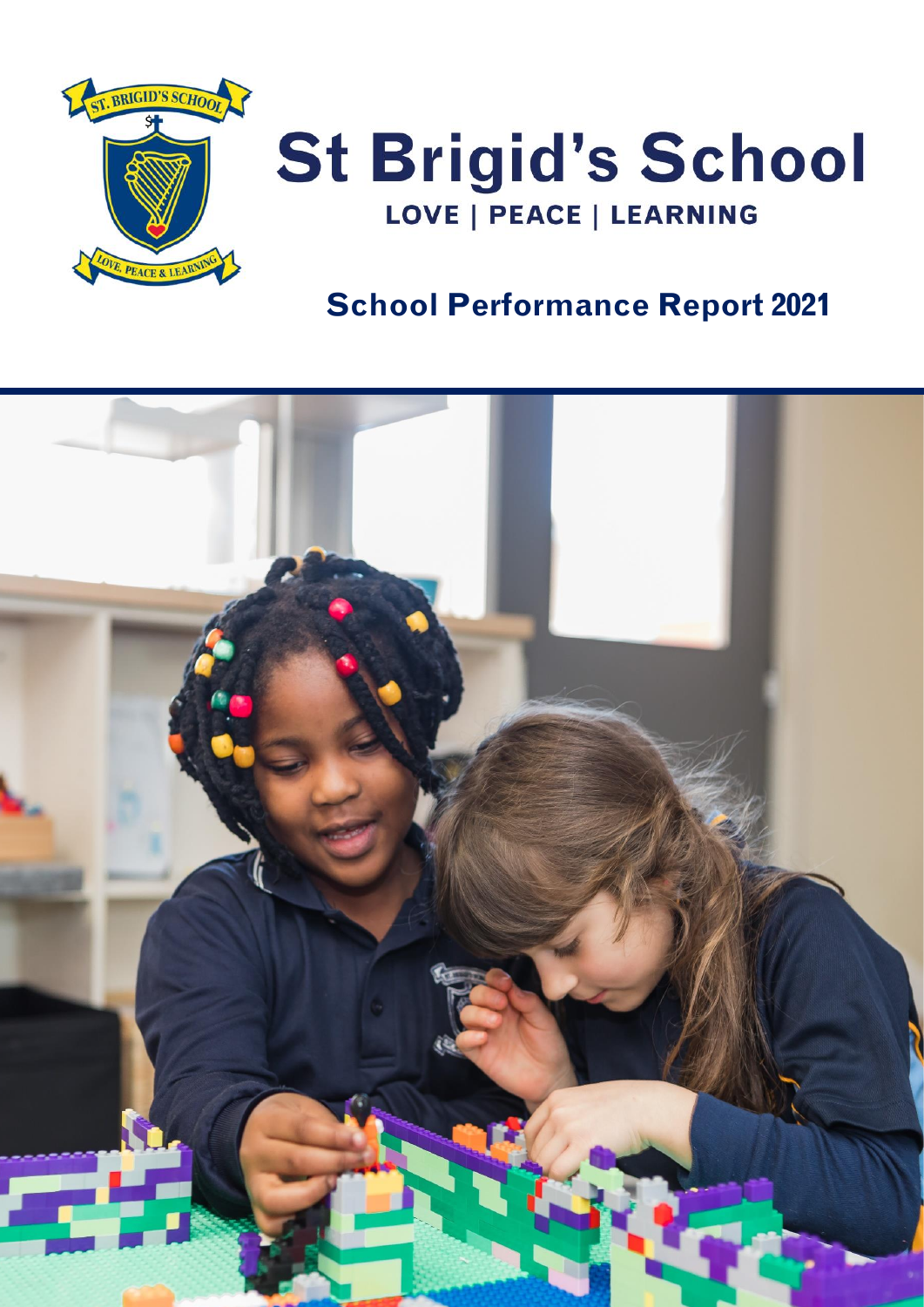

# ST BRIGID'S SCHOOL PERFORMANCE REPORT 2021

This report is a requirement of the Commonwealth Government as outlined in the Schools Assistance Act 2009.

# Contextual Information

St Brigid's School is a place of love, peace, and learning. Underpinned by our Catholic Tradition, Culture and Faith and through a collaborative partnership with staff, students, parents, and the wider community, we endeavour to develop each child's individuality, giftedness and talents.

Families, from a variety of cultures and religious backgrounds, seek a place of peace, mutual respect, and tolerance for all, as a part of this community. Our students and their families come from a variety of cultural communities. St Brigid's has a wonderful reputation for offering a welcoming environment. It is a strong, enabling community that includes many new arrivals and refugee families–our community continues to focus on ensuring a successful transition for these families into our school.

The school continues to focus on student achievement and enacts this focus through the school motto of Love, Peace and Learning. The mission of the school connects to the OLSH Charism and our vision and Learning Philosophy.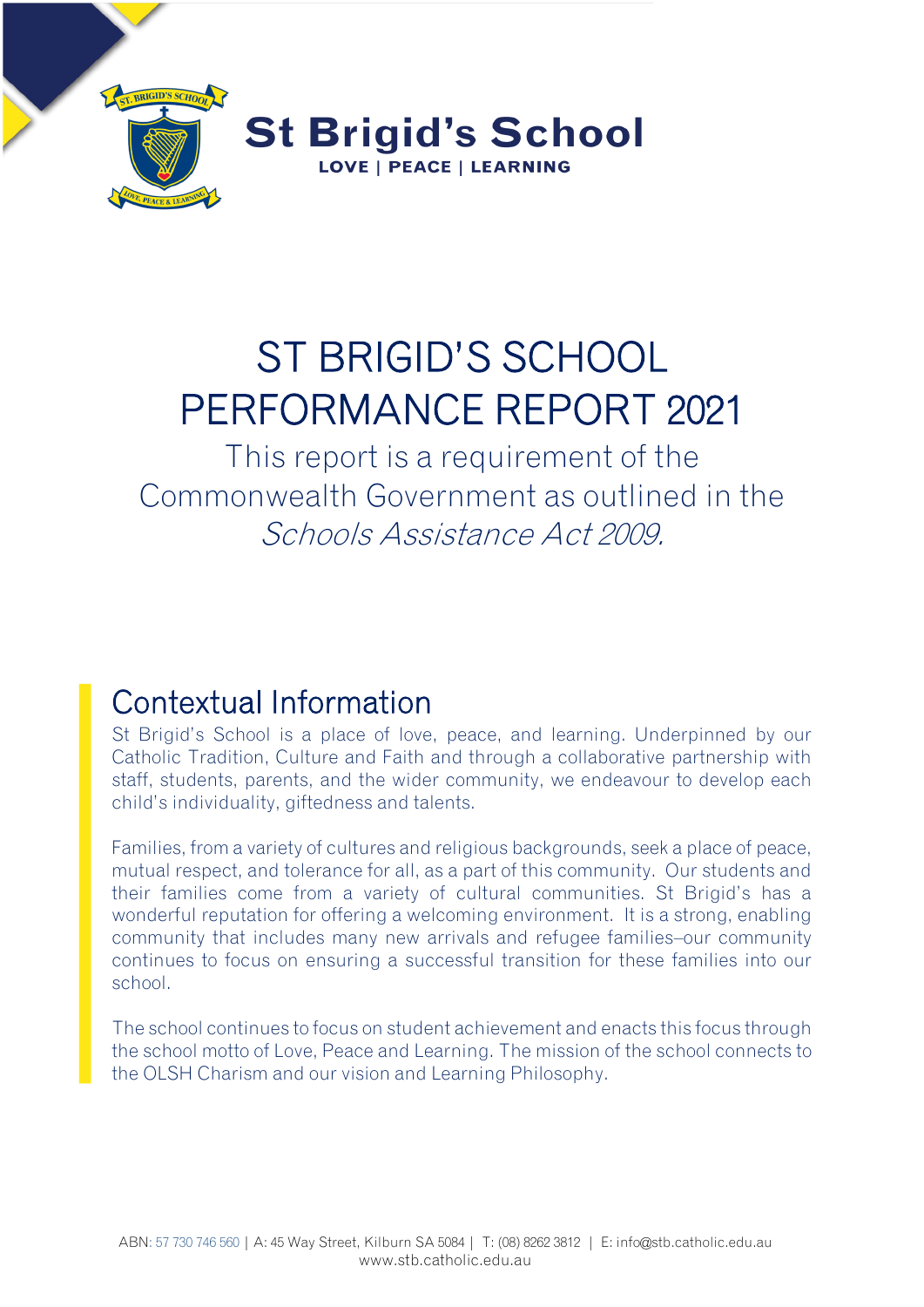

#### **MISSION STATEMENT**

We are Heart People who are faith-filled in love, who reverence relationships in peace, who pursue excellence in learning and touch the Heart of all.

#### **VISION STATEMENT**

To provide high-quality education in a loving community that spiritually and academically equips, challenges, and inspires all our students to be leaders of the world God desires.

### **LEARNING PHILOSOPHY**

At St Brigid's we believe each child is made in the image of God, we honour the dignity of the child and live our lives quided by the OLSH pillars.

At St Brigid's we acknowledge, respect, and respond to the individual needs of each student to ensure success.

At St Brigid's we create an inclusive, safe, and supportive environment that encompasses a sense of belonging.

At St Brigid's we ignite student agency through innovative teaching and learning practices guided by the learner.

At St Brigid's we nurture children who are competent and capable learners, who display lifelong skills and capabilities for the future.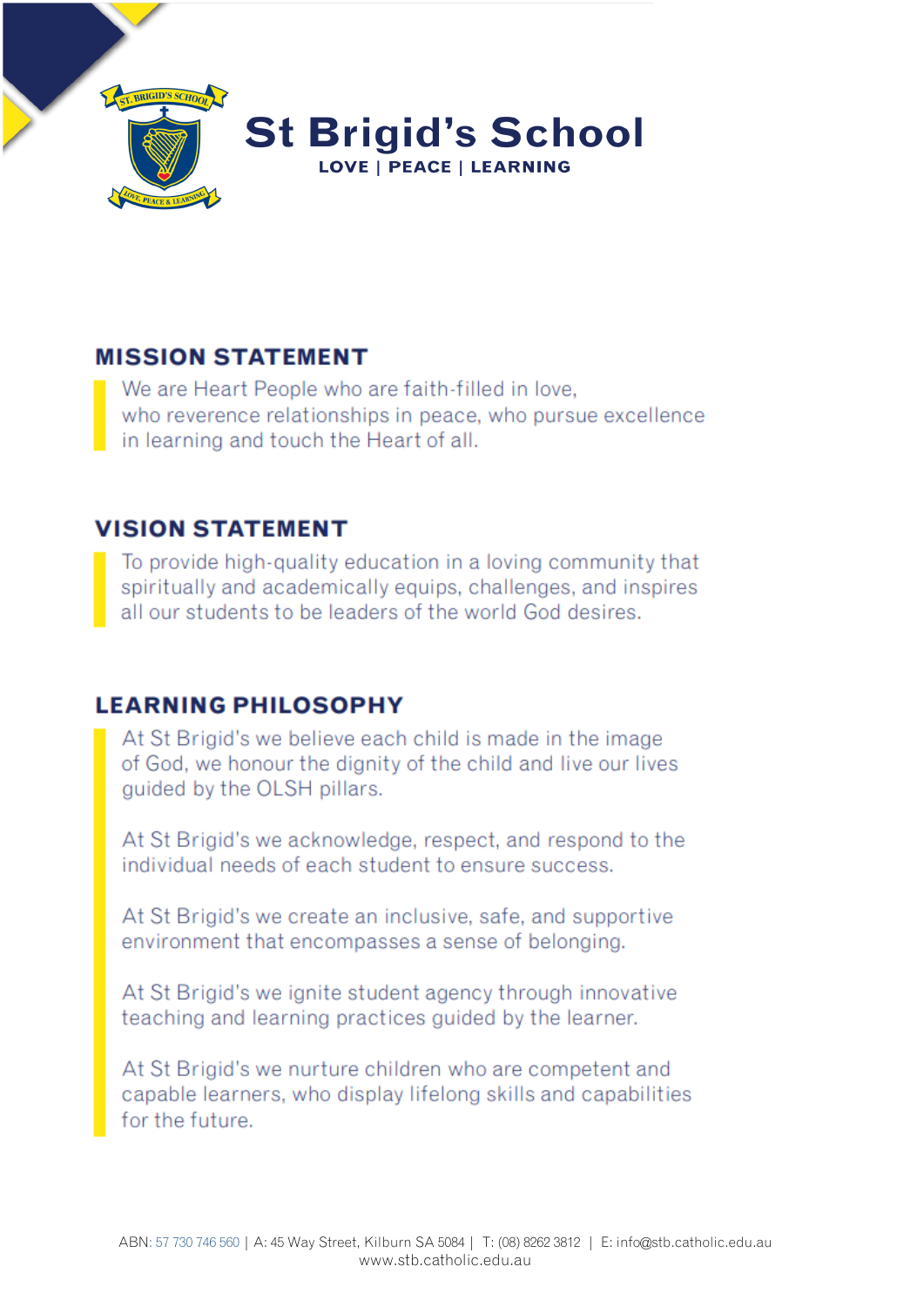

# **Curriculum**

We offer a broad range of curriculum (ACARA) to assist our students to grow and develop their potential. Student learning is the core to all policies, procedures and practices.

At St Brigid's School, the Key Learning Areas of Religious Education (Crossways, MITIOG), English, Mathematics, Physical Education and Health, Italian, Science, Technologies, The Arts, Humanities and Social Sciences, provide our students with a broad range of knowledge, skills and dispositions that will prepare them to be successful citizens in a world God desires.

At St Brigid's School, we are a unique, diverse community of learners who are continuously building connections with local and global communities. Our community is focused on building positive identities in all our learners through the relationships we develop with others, in a safe, supportive, and challenging environment. The learning program provides opportunities for students, staff and families, who are active and responsible citizens, to make informed choices and decisions as lifelong learners.

### School Profile

| <b>SCHOOL PROFILE</b>                  |                                |
|----------------------------------------|--------------------------------|
| DMI                                    | -81                            |
| <b>SES</b>                             | 84                             |
| School Type                            | <b>Primary Catholic School</b> |
| Location                               | 45 Way Street, Kilburn         |
| Year Range                             | $R-6$                          |
| Total Full Time Enrolments August 2021 | 132                            |
| % of Indigenous Enrolments             | 6%                             |
| % of Students with Disabilities        | 37.8%                          |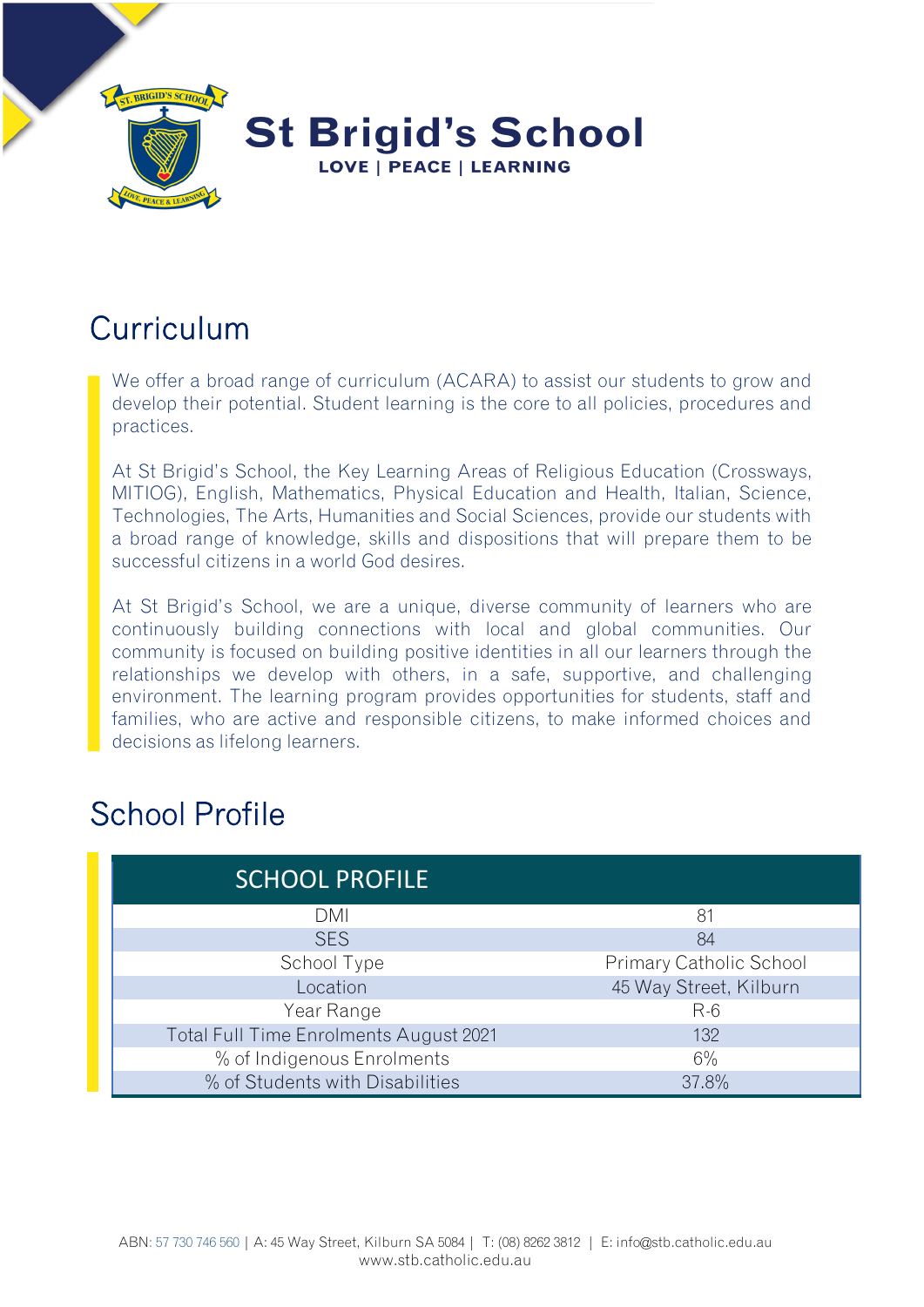

## School Income

| <b>SCHOOL INCOME</b>                         |             |
|----------------------------------------------|-------------|
| Government - State                           | \$551,630   |
| Government - Commonwealth                    | \$1,948,769 |
| Government - Other (COVID 19 Assistance)     | \$87,160    |
| <b>Tuition Fees &amp; Compulsory Charges</b> | \$154,723   |
| Interest                                     | \$1,269     |
| CEO & Other                                  | \$2,807,723 |
| TOTAL                                        |             |

# Student Profile

### Student Enrolment

Enrolments Each Year Level – (August Census 2021)

| Year<br>Level | Rec | Year 1 | Year 2 | Year 3 | Year 4 | Year 5 | Year <sub>6</sub> | <b>TOTAL</b> |
|---------------|-----|--------|--------|--------|--------|--------|-------------------|--------------|
| <b>Boys</b>   |     |        |        |        |        | 14.    |                   | 67           |
| Girls         | 9   | 13     |        |        |        |        |                   | 65           |
| TOTAL         |     | 22     |        |        | 20     | 19     |                   | 132          |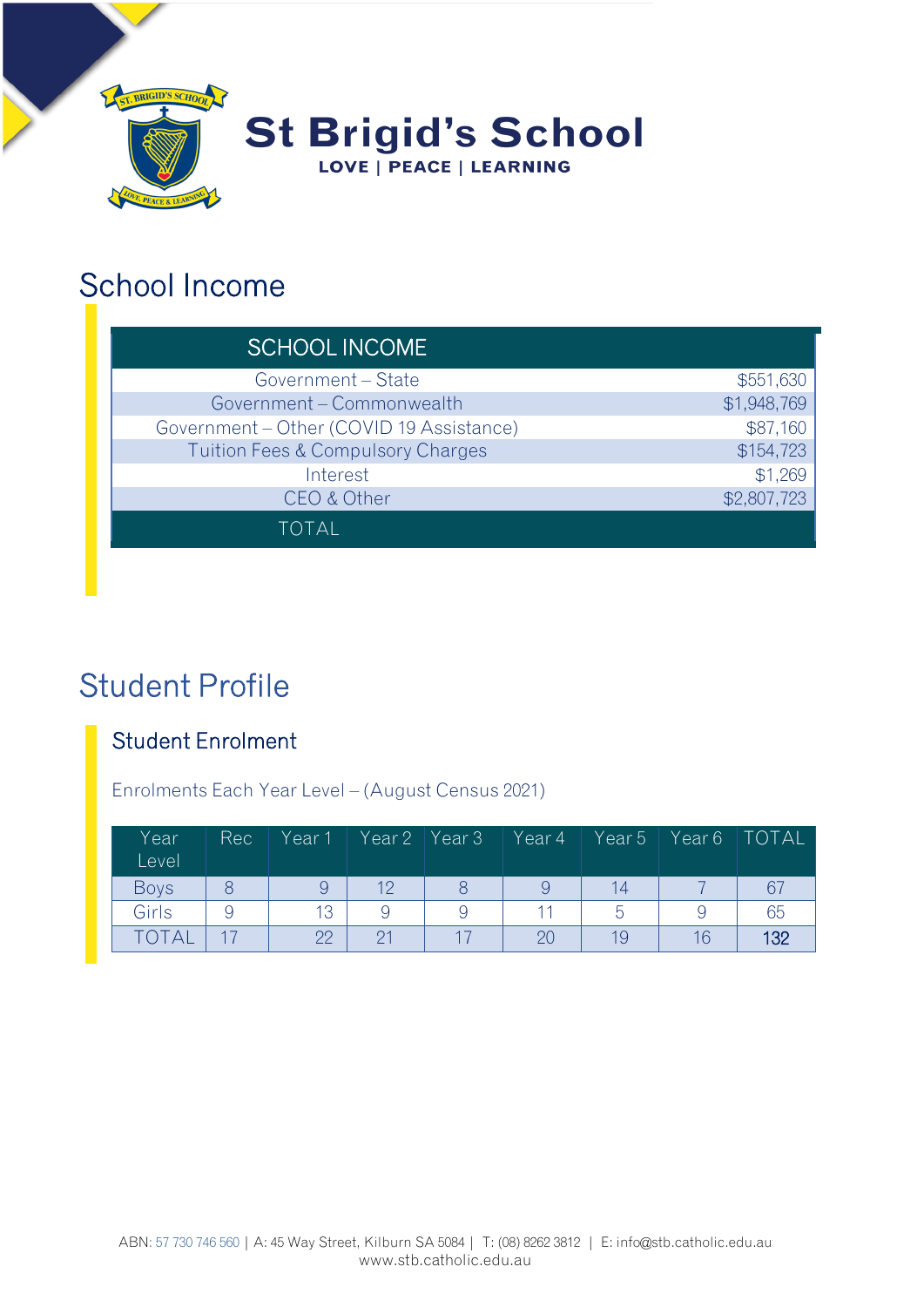

**St Brigid's School** LOVE | PEACE | LEARNING

### Student Attendance

The average overall student attendance was 89.1%

| <b>Term</b>                           |       | 1              |              |       | $\overline{\mathbf{2}}$ |              |       | 3              |              |       | 4              |              | <b>Total</b> |
|---------------------------------------|-------|----------------|--------------|-------|-------------------------|--------------|-------|----------------|--------------|-------|----------------|--------------|--------------|
| <b>Year Level</b><br>$\blacktriangle$ | F     | $\blacksquare$ | <b>Total</b> | F     | $\blacksquare$          | <b>Total</b> | F     | $\blacksquare$ | <b>Total</b> | F     | $\blacksquare$ | <b>Total</b> |              |
| RE                                    | 88.1% | 87.5%          | 87.8%        | 82.8% | 81.3%                   | 82.1%        | 82.8% | 87.7%          | 85.2%        | 85.0% | 87.4%          | 86.2%        | 85.4%        |
| 01                                    | 91.1% | 84.4%          | 88.5%        | 91.0% | 83.6%                   | 88.1%        | 90.3% | 82.9%          | 87.3%        | 90.1% | 90.7%          | 90.3%        | 88.5%        |
| 02                                    | 92.6% | 92.5%          | 92.6%        | 90.5% | 86.9%                   | 88.4%        | 91.4% | 90.2%          | 90.7%        | 92.9% | 85.8%          | 88.7%        | 90.1%        |
| 0 <sup>3</sup>                        | 93.1% | 82.8%          | 87.5%        | 92.7% | 87.4%                   | 90.0%        | 91.6% | 86.8%          | 89.4%        | 92.7% | 86.0%          | 89.6%        | 89.1%        |
| 04                                    | 89.3% | 88.4%          | 88.8%        | 87.1% | 87.8%                   | 87.5%        | 84.8% | 87.7%          | 86.1%        | 88.9% | 84.3%          | 86.7%        | 87.3%        |
| 05                                    | 83.6% | 92.4%          | 90.1%        | 83.9% | 92.5%                   | 90.4%        | 92.8% | 93.3%          | 93.1%        | 92.6% | 92.9%          | 92.8%        | 91.5%        |
| 06                                    | 93.3% | 92.1%          | 92.8%        | 94.5% | 83.6%                   | 90.1%        | 94.3% | 91.9%          | 93.3%        | 91.9% | 88.2%          | 90.3%        | 91.7%        |
| <b>Total</b>                          | 90.6% | 89.0%          | 89.7%        | 89.5% | 87.0%                   | 88.2%        | 89.5% | 89.0%          | 89.3%        | 90.4% | 88.2%          | 89.2%        | 89.1%        |

School attendance is monitored daily via the SEQTA. For non-attendance parents are asked to call the office before 9.00 am to inform the school. If notification has not been received, the school will contact the parents to ascertain the students' whereabouts. In consultation with staff, students who regularly do not attend school will have families contacted and a discussion takes place to determine the reasons for non-attendance. Appropriate measures are put in place where needed to try and ensure more regular attendance. In extreme cases, contact is made with DECS support officers.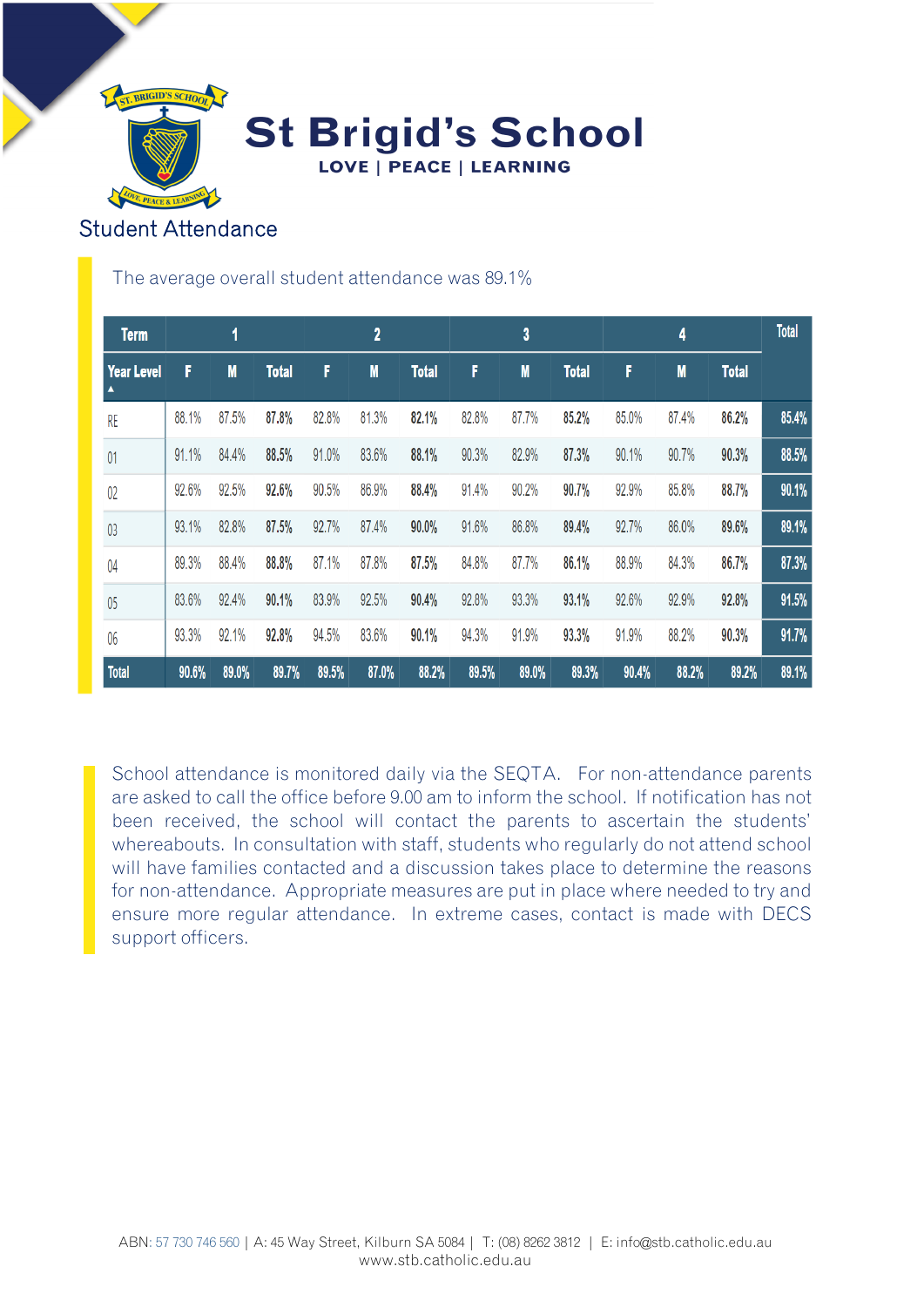

# NAPLAN 2021

Our students and teachers are to be congratulated on the results of the 2021NAPLAN tests.

Results from 2019 to 2021 show a growth Year 3 and Year 5 2021 comparison in Literacy for both Year 3 and 5. against the State and Australia.



Year 5 NAPLAN RESULTS 520 510 500 490 480 470 460 450  $440$ 430 420 410 Reading Spelling Grammar Writing Numeracy  $2019$  2021







Our teachers have used the data from the NAPLAN testing in conjunction with other data on student performance to design learning programmes for this year.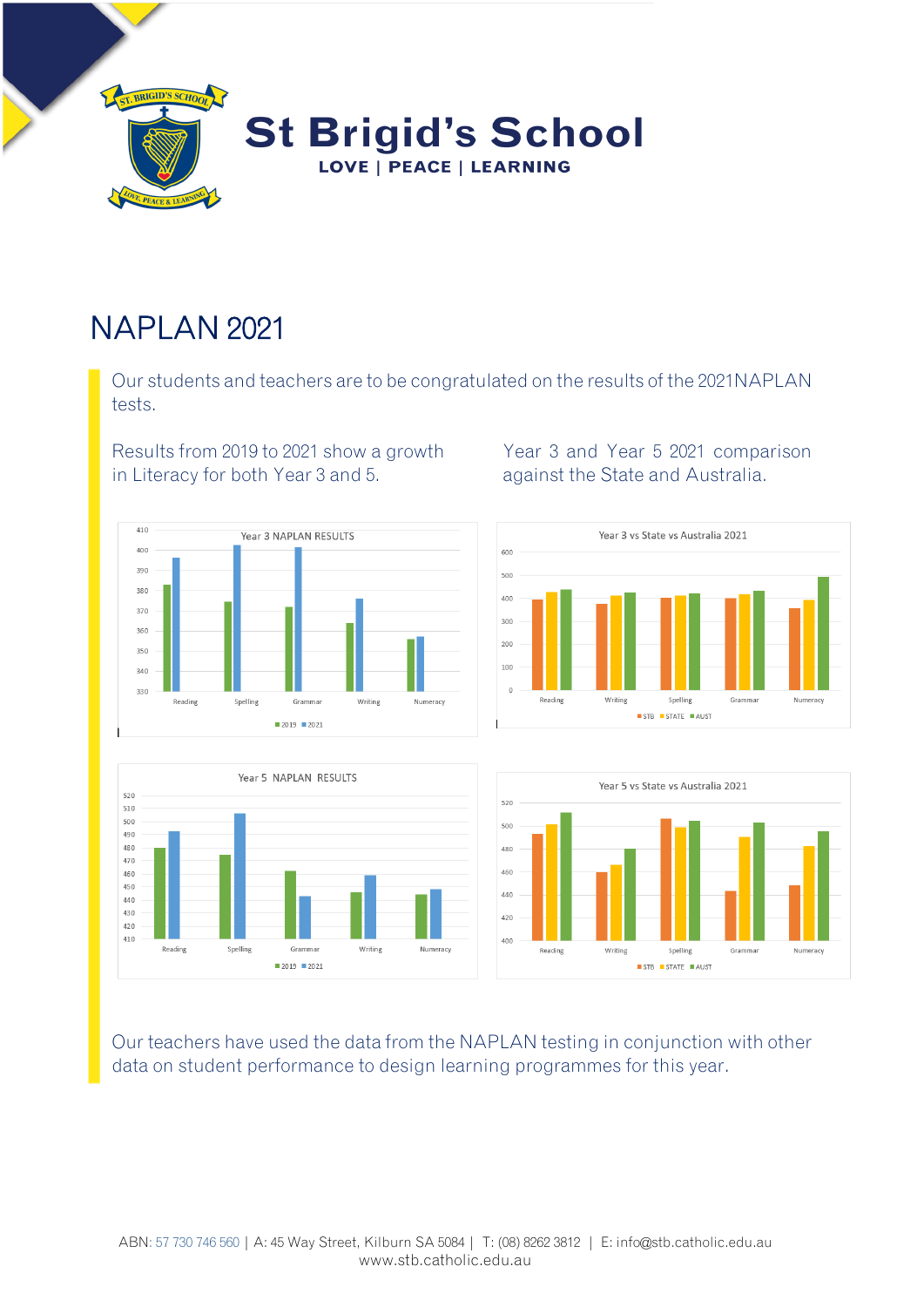

#### Post-school destinations

#### 16 graduating Year 6 students transferred as follows:



| <b>School</b><br>▴           | <b>Count Level</b> |               | <b>Dest Sector</b> | <b>Dest School Name</b>              |
|------------------------------|--------------------|---------------|--------------------|--------------------------------------|
| St Brigid's School - Kilburn |                    | Year 6 Grad   | Catholic           | <b>Blackfriars Priory School</b>     |
| St Brigid's School - Kilburn |                    | 2 Year 6 Grad | Catholic           | Christian Brothers' College          |
| St Brigid's School - Kilburn | 5                  | Year 6 Grad   | Catholic           | Our Lady of the Sacred Heart College |
| St Brigid's School - Kilburn |                    | Year 6 Grad   | Catholic           | St Columba College                   |
| St Brigid's School - Kilburn |                    | Year 6 Grad   | Catholic           | St Mary's College                    |
| St Brigid's School - Kilburn |                    | Year 6 Grad   | Catholic           | St Paul's College                    |
| St Brigid's School - Kilburn |                    | 2 Year 6 Grad | Catholic           | Thomas More College                  |
| St Brigid's School - Kilburn |                    | Year 6 Grad   | Government         | Parafield Gardens High School        |
| St Brigid's School - Kilburn |                    | 2 Year 6 Grad | Independent        | Prescott College                     |
| <b>Total</b>                 | 16                 |               |                    |                                      |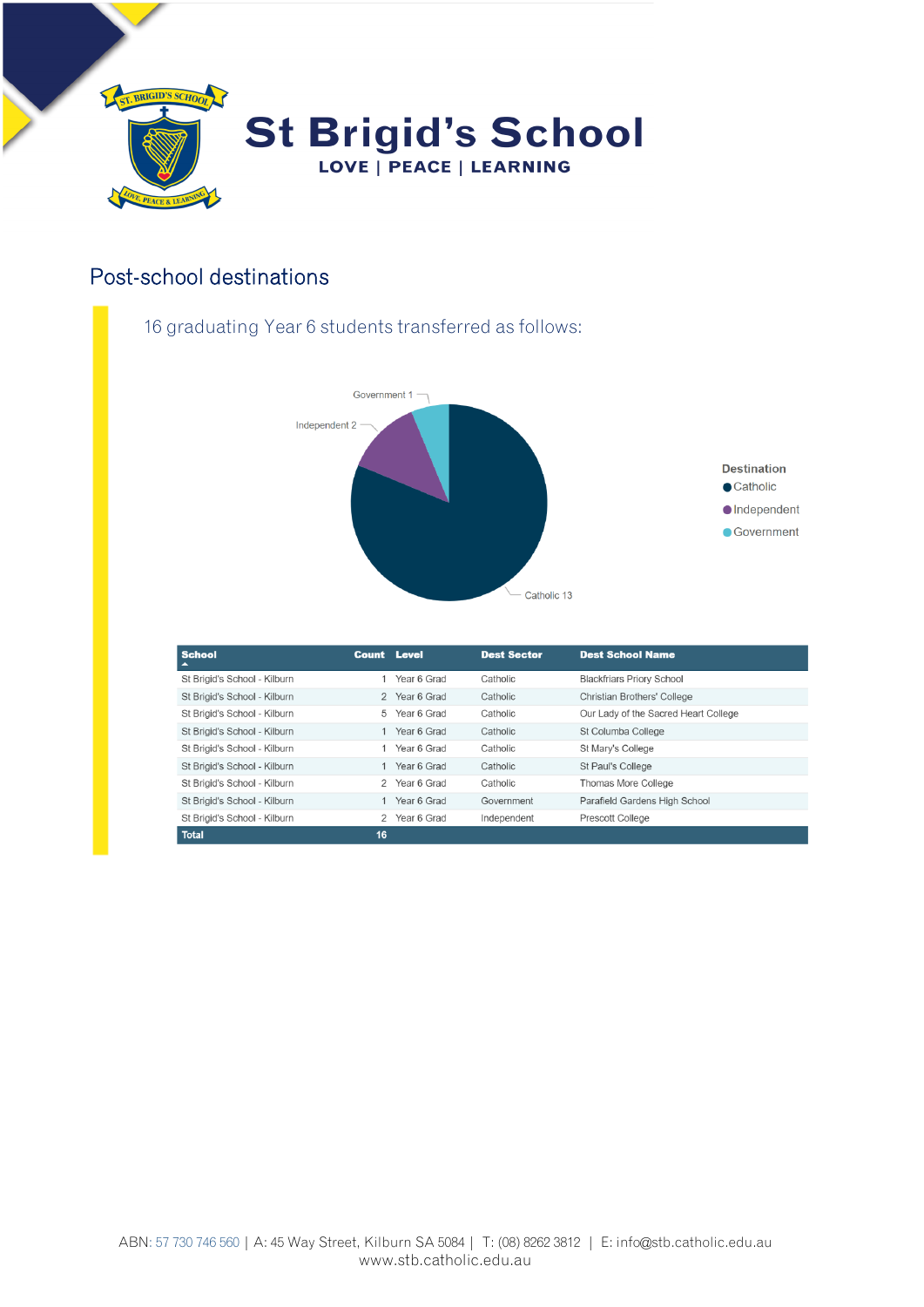

# Staff Profile

### Staff Qualifications

In our school, we are fortunate to have several teachers with two or more qualifications in education. In addition to the formal qualifications listed below, all staff undergo training in Mandatory Notification and First Aid.

| Master's degree      | 33%                |  |
|----------------------|--------------------|--|
| Bachelor's degree    | 67%                |  |
| Graduate Certificate | $0\%$              |  |
| Diploma              | $\bigcap_{\alpha}$ |  |

### Professional Engagement

| Teaching staff                          | 13   |
|-----------------------------------------|------|
| Full-time equivalent teaching staff     | 10.6 |
| Non-teaching staff                      |      |
| Full-time equivalent non-teaching staff | 5.3  |
| Indigenous Staff                        |      |

#### Staff Attendance

Teaching staff attendance for the 2021 school year was 97% and our teachers took sick leave, carer's leave and bereavement leave, as is their industrial entitlement.

#### Staff Retention

In Term 1 2021, 71% of our teaching staff were retained from the beginning of the previous program year. We celebrate the expertise, talent and commitment that our new staff members bring to the community.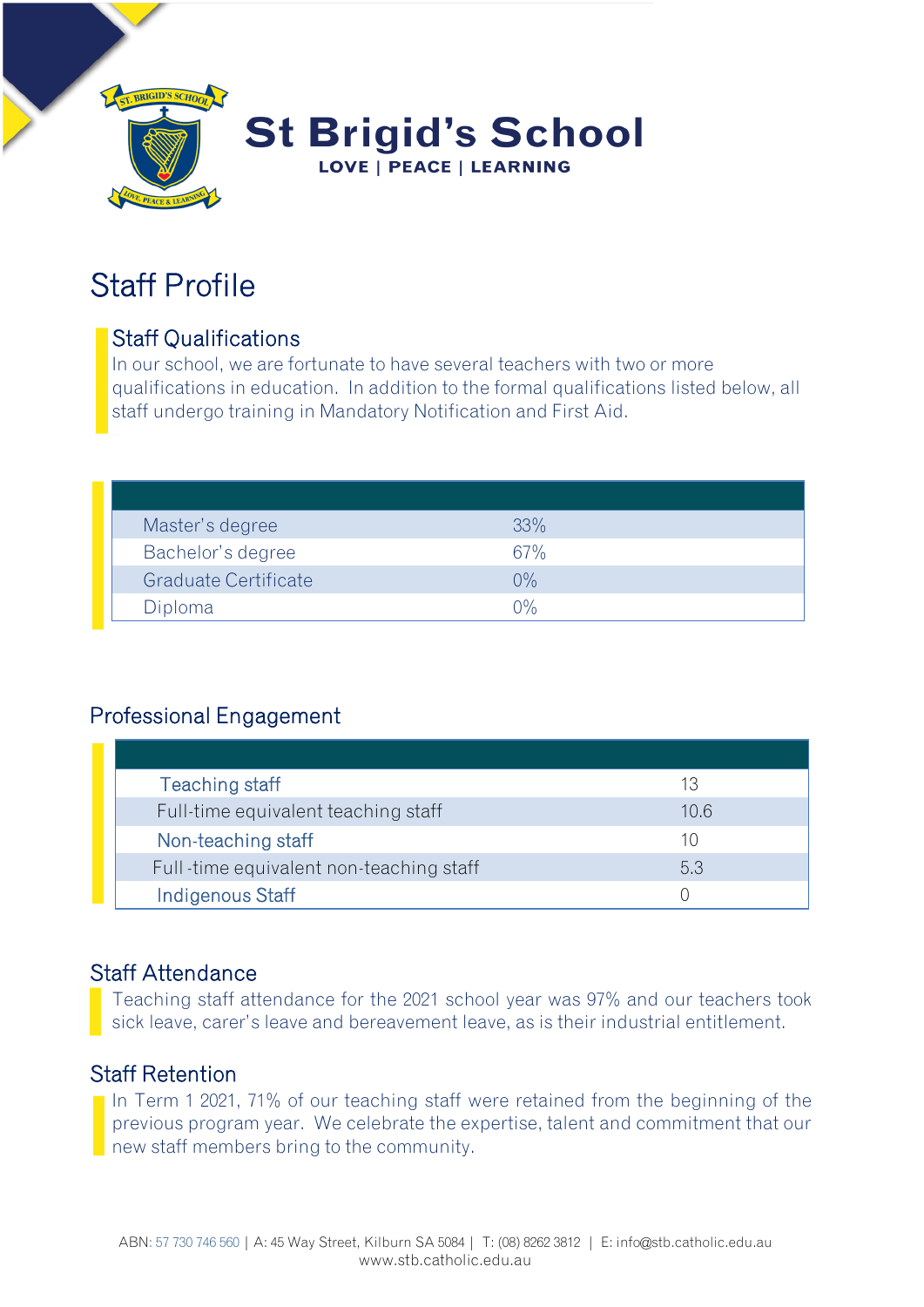

#### Teacher Participation in Professional Learning

In 2021 there has been 100% participation by the teaching staff in professional learning. There was a wide range of significant professional learning involving the whole school, Learning Areas and individual teaching staff. Catholic Education SA provides professional development and consultancy services for all Catholic Education SA schools. Our teaching staff have been involved in rich research projects supported by Catholic Education SA Consultants and this has been welcomed by the staff at St Brigid's.

| <b>Professional Activity</b>             | Staff Involved                            | <b>Total Days</b>                                     |
|------------------------------------------|-------------------------------------------|-------------------------------------------------------|
| Staff Reflection Day                     | All staff                                 |                                                       |
| Crossways Redesign/MITIOG                | All teaching<br>staff                     | $\overline{2}$                                        |
| Clarity Learning Suite                   | All teaching<br>staff                     | 2 days and 15 staff<br>meetings                       |
| NCCD / Inclusive Education               | All teaching<br>staff                     | 3 full days for key<br>teachers and staff<br>meetings |
| First Aid                                | All staff                                 | $\mathbf 1$                                           |
| Emergency Fire Warden training           | $\overline{2}$                            | 1 day                                                 |
| Assessment and Reporting                 | 1 staff                                   | 2 days                                                |
| Wellbeing/Behaviour Ed                   | Teachers and<br>curriculum<br><b>ESOs</b> | 5 staff meetings                                      |
| Berry Street Education Model             | 3 staff                                   | 4 days                                                |
| Initial Lit Training                     | 3 staff                                   | 2days                                                 |
| Sage Mini Lit Training                   | 2 staff                                   |                                                       |
| <b>SEQTA</b>                             | 2 staff<br>members                        | 4 days                                                |
| SEQTA training                           | All teaching<br>staff                     | 4 days                                                |
| Cognitive Coaching                       | 1 staff<br>member                         | 2 days                                                |
| <b>EALD Leap Levels</b>                  | 1 staff                                   | 2 days                                                |
| Enhancing Schools Catholic identity      | 2 staff                                   | 4 days                                                |
| Keeping Safe Child Protection Curriculum | All staff                                 | 1 day - Admin<br>Meeting                              |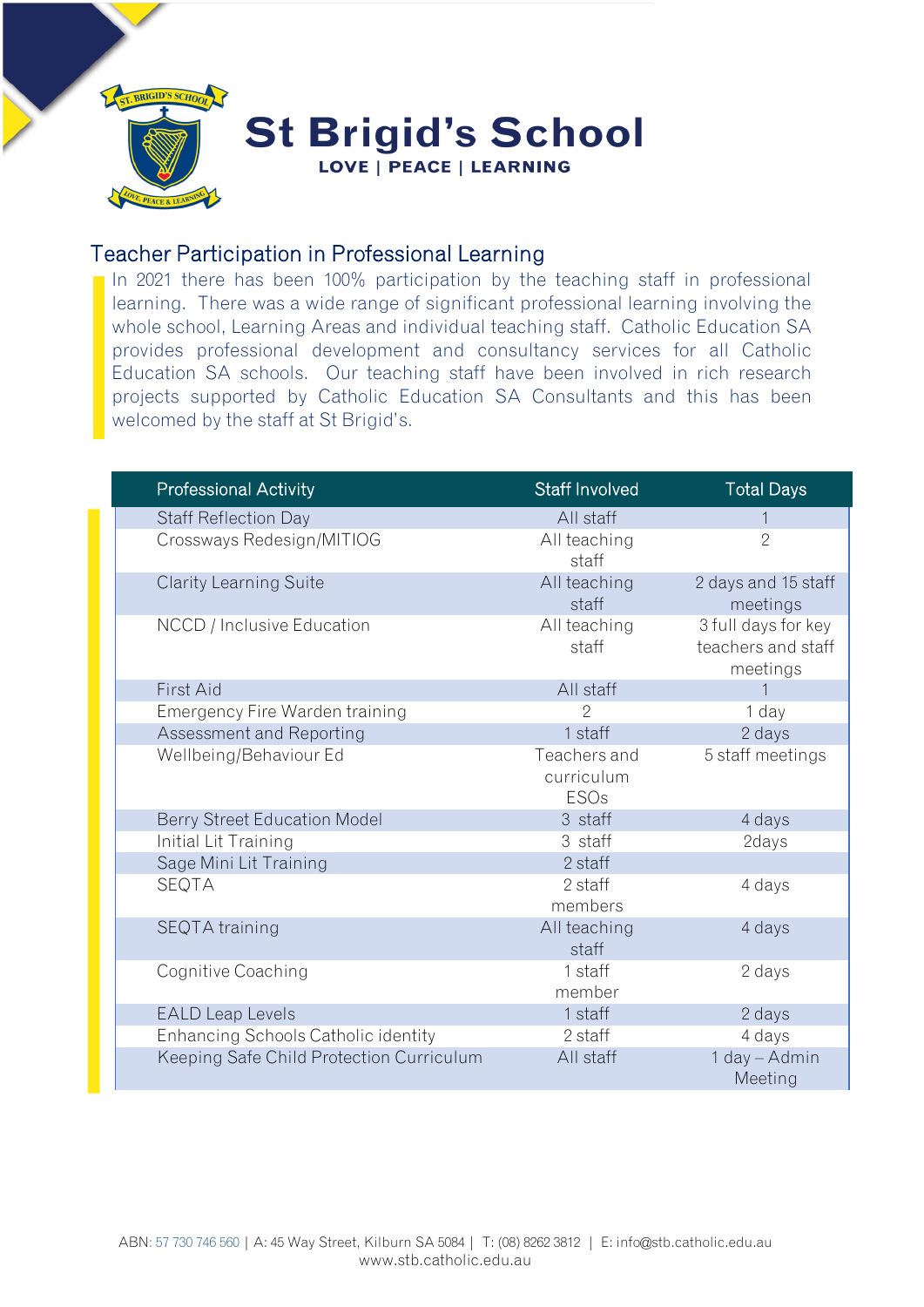

As well as the above Professional Development which the staff undertook, the whole school staff also participated in several other learning opportunities.

| <b>Activity</b>                                                                                                                                                        | No. Staff<br>participating | No. Staff<br>completed |
|------------------------------------------------------------------------------------------------------------------------------------------------------------------------|----------------------------|------------------------|
| Online WHS Modules<br>including Code of Conduct,<br>Emergency and Critical incidents, Equal<br>Employment,<br>WHS, Hazard Management, Hazard Tasks, Fall<br>Prevention | All staff                  | All                    |
| First Aid                                                                                                                                                              | All staff                  | All staff              |
| Chemicals/<br>Drills-<br>Lockdown<br>School<br>/Fire/<br>Evacuation                                                                                                    | All staff                  | All staff              |

#### Staff Reviews

A review is undertaken with all staff to improve our structures, processes, curriculum and administration of the school at the end of each school year.

Staff members participated in their annual review discussion with a member of the Leadership Team in Term 4.

### Surveys

The school community engaged with the Living, Leading Learning Survey and the Enhancing School Catholic Identity Survey where they provided information about the satisfaction of the school.

Key areas that both Surveys identified

- $\bar{I}$  The school was very inclusive, and the community felt they belonged
- **St Brigid's needed more work around Social Justice**
- $\ddot{\mathbf{\Sigma}}$  Ecological Conversion is important to them.

Staff also engaged students in a Classroom Climate Questionnaire which supported their teaching practice and gave them feedback about their performance.